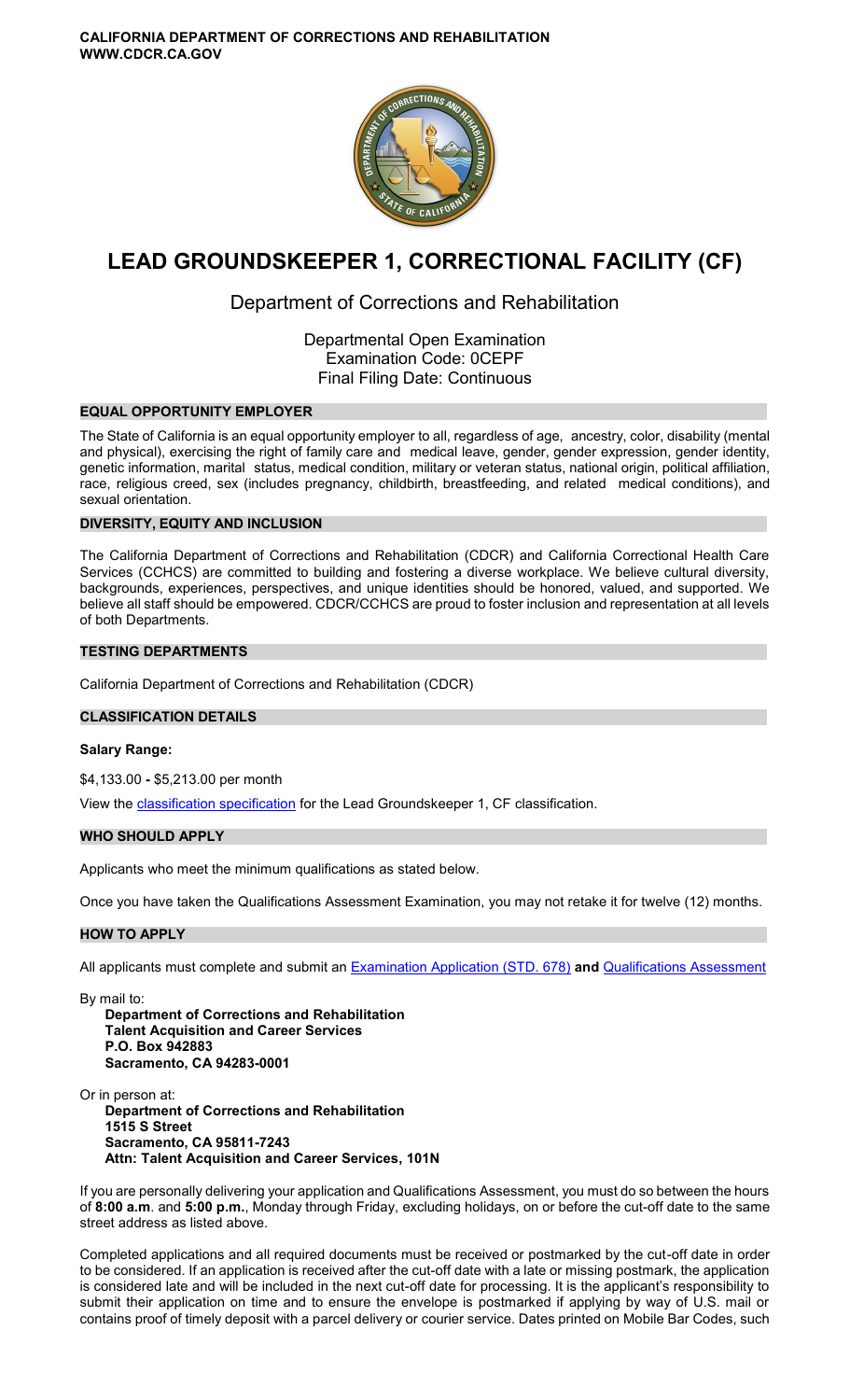#### **LEAD GROUNDSKEEPER 1, CF BULLETIN RELEASE DATE:** 9/4/2020

as the Quick Response (QR) Codes available at the United States Postal Service (USPS), are not considered Postmark dates for the purpose of determining timely filing of an application.

Qualifications Assessments for Lead Groundskeeper 1, CF are available from the CDCR website at: [Lead](https://www.cdcr.ca.gov/careers/leadgrounds1cfqa-o-c-2/)  [Groundskeeper 1, CF](https://www.cdcr.ca.gov/careers/leadgrounds1cfqa-o-c-2/) or in person at the street address listed above.

**NOTE:** Only applications with an original signature will be accepted.

#### **SPECIAL TESTING ARRANGEMENTS**

If you require special testing arrangements due to a verified disability or medical condition, mark the appropriate box on your Examination Application (STD. 678) and you will be contacted to make specific arrangements. You may also contact Talent Acquisition and Career Services at (916) 322-2545.

#### **APPLICATION DEADLINES/REQUIREMENTS**

Candidates must complete and return the Lead Groundskeeper 1, CF Qualifications Assessment along with his/her Examination Application (STD. 678). Candidates who meet the minimum qualifications will have their Qualifications Assessment rated.

All applicants must meet the minimum qualifications for this examination by the cut-off date.

# **TEST DATE**

Applications will be accepted on a continuous basis.

#### **Cut-off dates for processing will be:**

| August 2, 2021    | November 1, 2021 | February 1, 2022 | May 2, 2022  |
|-------------------|------------------|------------------|--------------|
| September 1, 2021 | December 1, 2021 | March 1, 2022    | June 1, 2022 |
| October 1, 2021   | January 3, 2022  | April 1, 2022    | July 1, 2022 |

**Note:** *Check back periodically as cut-off dates may be added in the future. Additionally, cut-off dates are subject to change or be cancelled at any time. Such changes or cancellations will be in accordance with civil service laws and rules.* 

Results notices will be mailed in 6 – 7 weeks following each cut-off date. Please contact Talent Acquisition and Career Services at (916) 322-2545 if you have not received your notice after 7 weeks.

#### **MINIMUM QUALIFICATIONS**

#### **Either 1**

One year of performing the duties of a Lead Groundskeeper (Correctional Facility) or Lead Groundskeeper or three years performing the duties of a Groundskeeper (Correctional Facility) or Groundskeeper in the California state service.

#### **Or 2**

Four years of experience in planting and cultivating flowers, trees, lawns, and shrubs, and in general ground maintenance work, at least one year of which must have been in the care and maintenance of public parks, large private estates, institutions, in commercial nurseries landscape work or in highway landscaping work. (Completion of a two-year nondegree course in landscape design or landscape gardening may be substituted for two years of the required experience.)

Qualifying experience may be combined on a proportionate basis if the requirements stated above include more than one pattern and are distinguished as "Either" 1, "or" 2, "or" 3, etc. For example, candidates who possess qualifying experience amounting to 50% of the required time of Pattern 1, and additional experience amounting to 50% of the required time of Pattern 2, may be admitted to an examination as meeting 100% of the overall experience requirement.

**OUT-OF-CLASS EXPERIENCE:** A "completion of an out-of-class assignment" memorandum, dated within one year of assignment completion, is required to use as out-of-class experience to meet the minimum qualifications for examination purposes. Employees may obtain this documentation from his/her Institutional Personnel Officer/Personnel Liaison. Out-of-class experience without required documentation will not be considered for examination purposes.

#### **SPECIAL PHYSICAL CHARACTERISTICS**

Persons appointed to positions in this class must be reasonably expected to have maintained sufficient strength, agility, and endurance to perform during stressful (physical, mental, and emotional) situations encountered on the job without compromising their health and well-being or that of their fellow employees or that of inmates.

Assignments during tour of duty may include sole responsibility for the supervision of inmates and/or the protection of personal and real property.

# **POSITION DESCRIPTION AND LOCATION(S)**

A Lead Groundskeeper 1, CF, under direction, to supervise and be responsible for the landscaping and grounds maintenance work in a State correctional facility other than one of the largest in the CDCR or the Division of Juvenile Justice; to lead assistants in this work; to maintain order and supervise the conduct of inmates, youthful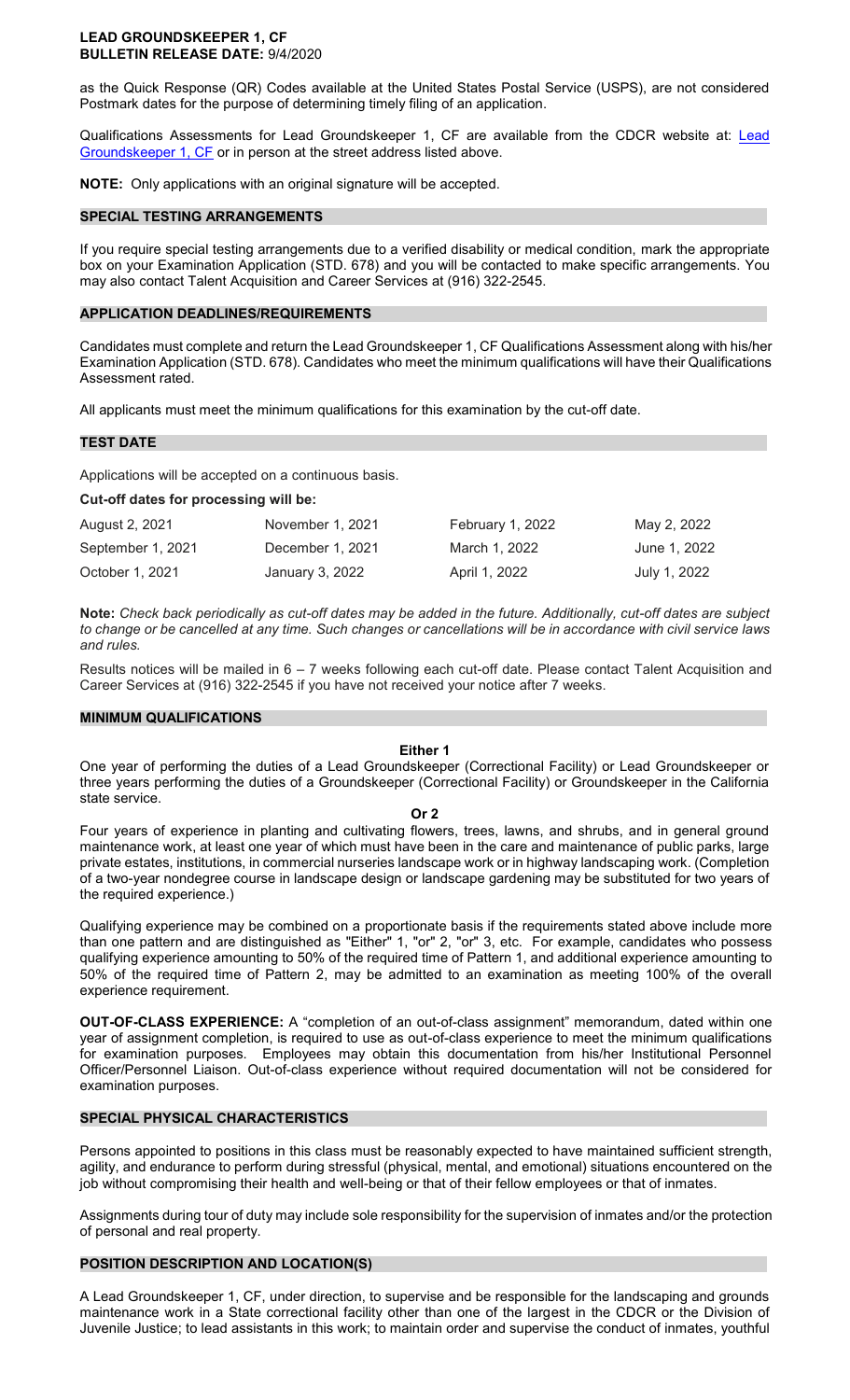#### **LEAD GROUNDSKEEPER 1, CF BULLETIN RELEASE DATE:** 9/4/2020

offenders, residents, or patients; to protect and maintain the safety of persons and property; may instruct, lead, or supervise inmates, youthful offenders, or resident workers; and do other related work.

Positions exist statewide with CDCR.

#### **EXAMINATION PLAN**

**EXAMINATION INTERVIEWS WILL NOT BE HELD.** This examination will consist of a Qualifications Assessment weighted 100%. To obtain a position on the eligible list, applicants must achieve a minimum rating of 70.00% on the Qualifications Assessment.

The Qualifications Assessment is designed to elicit a range of specific information regarding each candidate's knowledge, skill, abilities, and potential to effectively perform the duties relative to the classification. Candidates who meet the minimum qualifications will have their Qualifications Assessment rated and successful candidates will be placed on an eligible list. **SUBMISSION OF THE QUALIFICATIONS ASSESSMENT IS MANDATORY.**  Candidates who do not submit a completed Qualifications Assessment will be eliminated from this examination.

#### **Qualifications Assessment -- Weighted 100.00%**

**Scope:** Emphasis in the examination will be on measuring competitively, relative to job demands, each candidate's:

#### **Knowledge of:**

- 1. Use of modern methods of propagating, planting, cultivating, and caring for trees, shrubs, flowers, and lawns.
- 2. Plant pests and diseases and the methods for their control and eradication.
- 3. Methods, materials, equipment, and tools used in gardening work.

#### **Skill to:**

1. Use of modern methods of propagating, planting, cultivating, and caring for trees, shrubs, flowers, and lawns.

#### **Ability to:**

- 1. Communicate effectively.
- 2. Plan, organize, and direct the work of others.
- 3. Identify flowers, trees, and shrub commonly grown in California; plan minor ground beautification projects.
- 4. Direct the layout and repair of roads and walks.
- 5. Maintain sprinkling and drainage systems.
- 6. Read and interpret landscaping plans and specifications.
- 7. Prepare budget estimates and reports.
- 8. Analyze situations accurately and take effective action.

The Job Analysis identifies job duties and job requirements for the classification and may be referenced in preparing for the examination. The Job Analysis for the Lead Groundskeeper 1, CF is available on the CDCR website at: [CDCR Job Analysis.](https://www.cdcr.ca.gov/Career_Opportunities/HR/OPS/Exams/Analysis/index.html)

#### **ELIGIBLE LIST INFORMATION**

The resulting eligible list will be established to fill vacancies for CDCR.

Names of successful candidates are merged onto the list(s) in order of final scores, regardless of date. Eligibility expires 12 months after establishment unless the needs of the service and conditions of the list(s) warrant a change in this period.

#### **VETERANS' PREFERENCE/CAREER CREDITS**

Veterans' Preference will be granted in this examination. Veterans who have achieved permanent civil service status are not eligible to receive Veterans' Preference. Career credits will not be granted in this examination.

#### **DRUG-FREE STATEMENT**

It is an objective of the State of California to achieve a drug-free State work place. Any applicant for State employment will be expected to behave in accordance with this objective, because the use of illegal drugs is inconsistent with the law of the State, the rules governing civil service, and the special trust placed in public servants.

#### **GENERAL INFORMATION**

**Applications are available** at CDCR, California Department of Human Resources (CalHR), local offices of the Employment Development Department, and through your [CalCareer Account.](https://www.jobs.ca.gov/)

**The Department of Corrections and Rehabilitation** reserves the right to revise the examination plan to better meet the needs of the service, if the circumstances under which this examination was planned change. Such revision will be in accordance with civil service laws and rules and all applicants will be notified.

**Veterans' Preference:** California law allows the granting of Veterans' Preference in any **Open** examination. In accordance with Government Code Sections 18973.1 and 18973.5, Veterans' Preference will be awarded as follows: 1) any veteran, widow or widower of a veteran, or spouse of a 100% disabled veteran, who achieves a passing score in an open examination, shall be ranked in the top rank of the resulting eligibility list. Any veteran